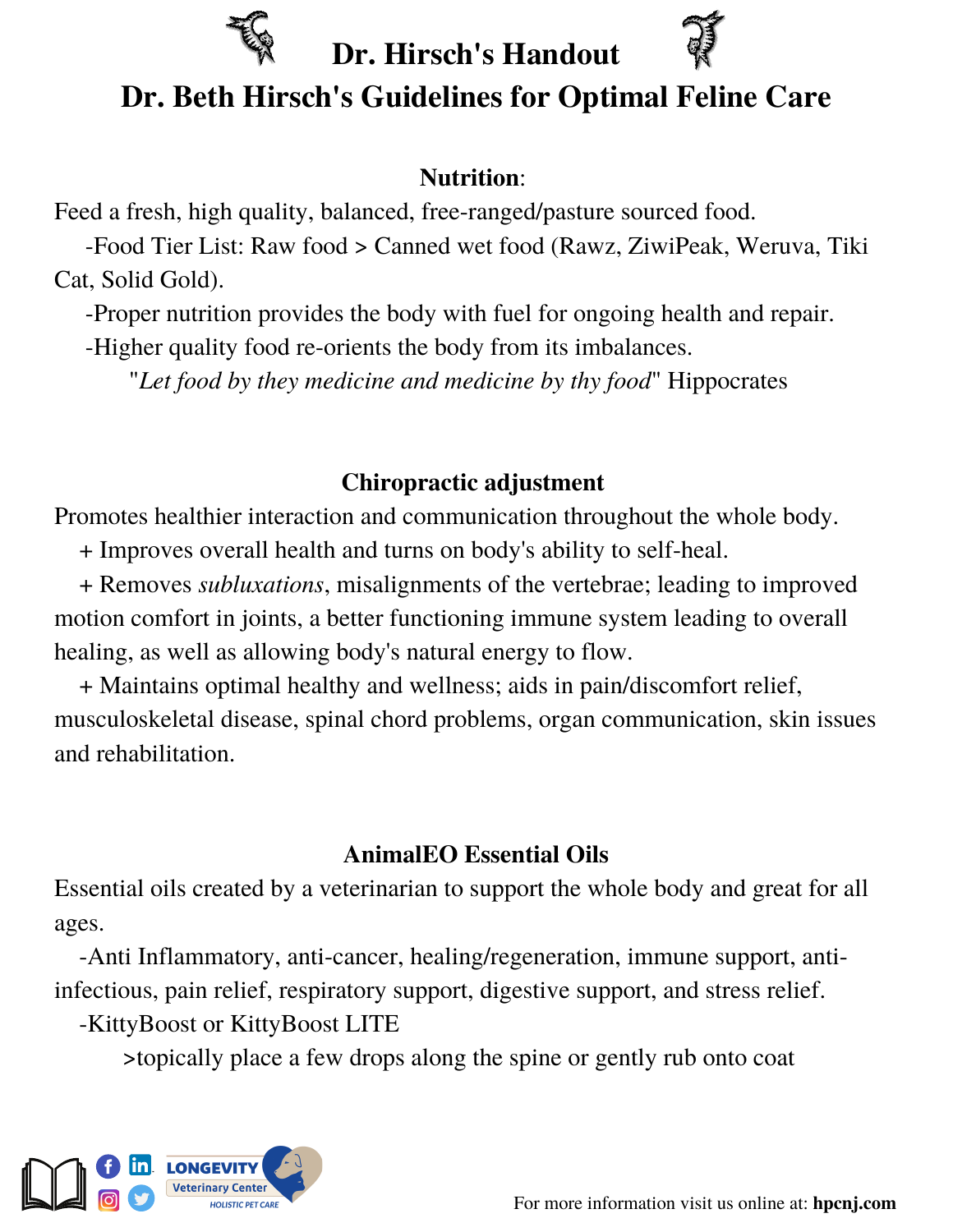#### **Diagnostic Testing**:

Regular testing allows us to be proactive in identifying potential problems so we can prevent them from growing worse.

-Full Panel Bloodwork: CBC + Chemistry + T4(thyroid) + FT4

-Vaccinal Titers, Rabies Titer

-Urinalysis and Fecal (intestinal parasites)

-Senior Testing Package (at appropriate age): whole body radiographs, blood pressure, eye tonometry, heart monitoring.

#### **Dental**

Brush teeth, if possible. Go slow at first, the hardest part is just getting in the mouth.

-Topically apply KittyBoost weekly. Cats will groom themselves and do the work for you.

-Brushing teeth daily with dental products: VetzLife, PetKiss, Brighter Blue, Plaque-Off, TDC Periodontal, and Joint health capsules.

-Regular office visits for evaluations and preventative care.

### **Flea & Tick Heartworm Prevention**

Using natural essential oils in layers to keep pests at bay. Rotate blends or choose one:

-Topically apply KittyBoost

-Diffuse AnimalEO Away, Evict, and Oust via water-based diffusor or spray bottle

-Petting with Away RTU, Oust RTU or Evict RTU

-4 Legger Shampoo w/ KittyBoost (1.5 concentrated), 1-2 times a month.

Lather and let sit for 10-15 minutes before rinsing. Use ONLY if cat is used to being bathed for routine care or infestation situations

-Amber collars with non-chemical Pet Protector tags:

>ambertick.com >petprotector.org



For more information visit us online at: **hpcnj.com**